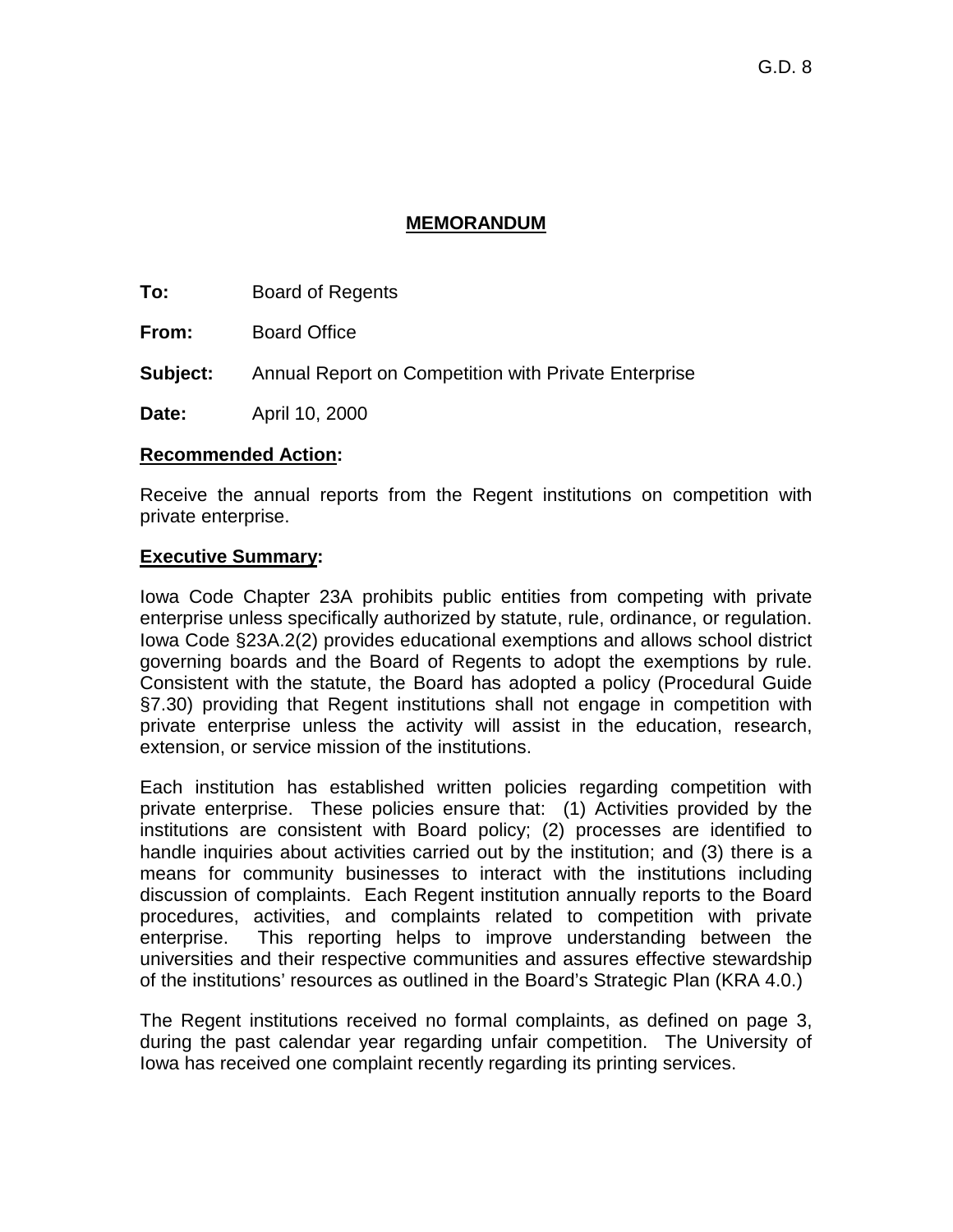# **Background:**

Iowa Code Chapter 23A prohibits a public entity from competing with private enterprise unless specifically authorized by statute, rule, ordinance, or regulation. The same chapter authorizes the Board of Regents to provide, by administrative rule, exemptions to this prohibition for the Regent institutions under the control of the Board. The exemptions detailed in Iowa Code §23A.2(2) and §23A.2(10)k are listed in Appendix A.

Iowa Administrative Code §681-9.4 and the Board of Regents Procedural Guide §7.30 specify the Board's rules and requirements regarding competition with private enterprise by Regent institutions. To fulfill their missions effectively, institutions under the control of the Board occasionally provide goods and services which enhance, promote, or support the instructional, research, public service, and other functions to meet the needs of students, faculty, staff, patients, visitors, and members of the public participating in institutional events.

Each institution has established written policies which identify the process for review of proposed activities involving the sale of goods, provision of services, or usage of facilities to ensure that such activities are consistent with Board policy. The Regent institutions have established written procedures for receiving, reviewing, and responding to inquiries about activities carried out by the institution.

Each Regent institution provides a means for business interests in the institution's community to consult with and advise the institution on policies and procedures regarding the sale of goods or services that might compete with private enterprise. At the request of the institution, business interests make recommendations on particular activities.

The chief business officer at each institution may approve an activity that competes with private business only after a review demonstrates that one or more of the following conditions are met:

- The activity is deemed to be an integral part of the institution's educational, research, public service, and campus support functions, and other educational and support activities.
- The activity is needed to provide an integral good or service which is not reasonably available in the community; or the activity is needed to provide an integral good or service at time, price, location, or terms which are not reasonably available in the community.
- The activity is carried out for the primary benefit of the campus community and is incidental to the education, research, service, or extension missions of the university.
- The activity is carried out due to the importance of maintaining the quality of the institution.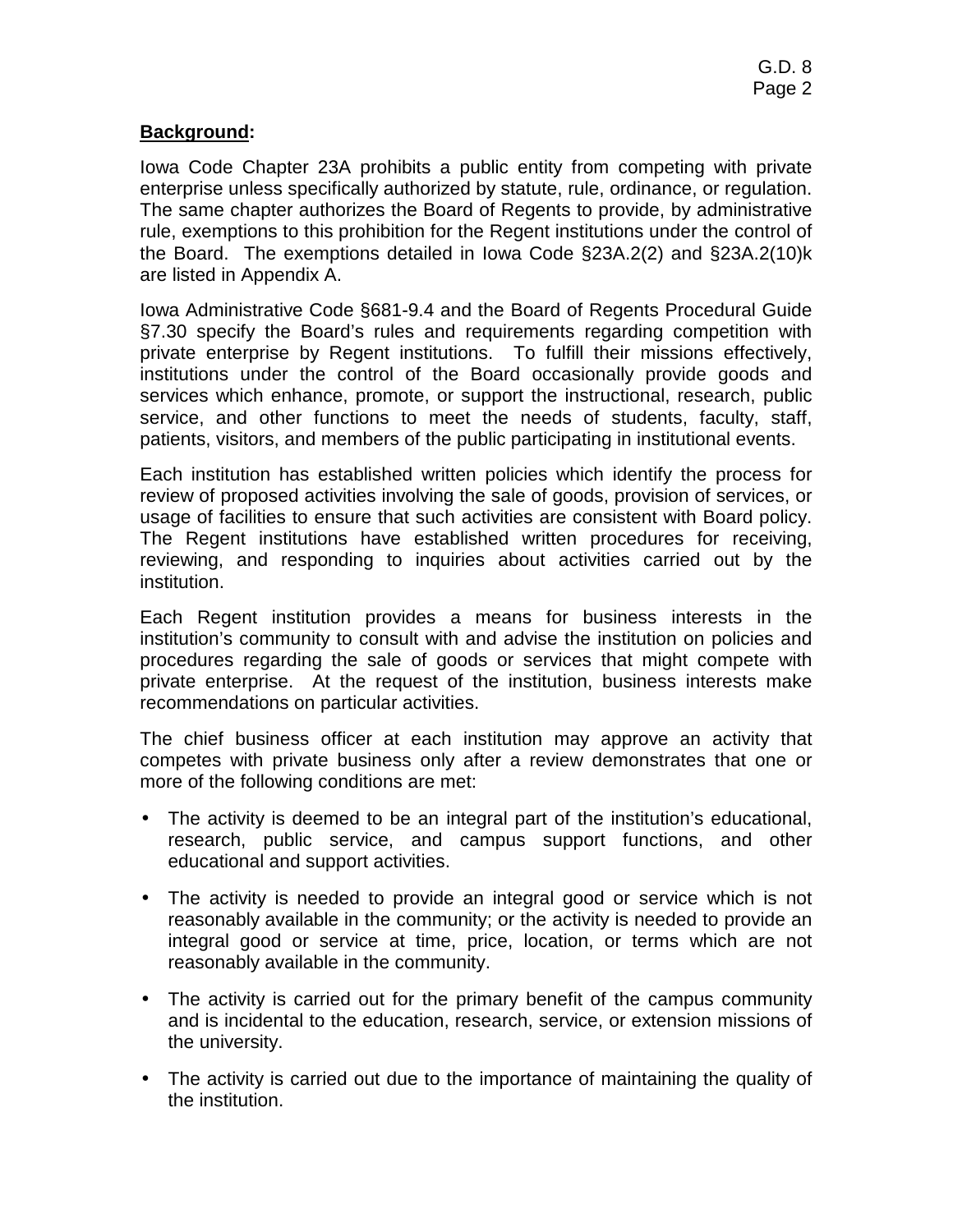Iowa Administrative Code §681-9.4(8) and Board of Regents Procedural Guide §7.30H detail the appeal process for resolving complaints involving competition with private enterprise:

- If a private enterprise seeks to appeal an action or activity of a Regent institution, it shall attempt to resolve the issue at the institutional level. The form of appeal shall be a letter to the chief business officer.
- If dissatisfied with the institution's response, the private enterprise may notify the Executive Director in writing and request assistance.
- If the issue remains unresolved, the Executive Director may docket the matter for review by the Board. Board action constitutes final agency action.

The universities may receive comments or concerns that do not follow this process. These comments or concerns are regarded as "informal" complaints and are included in this annual report to the Board.

#### *University of Iowa*

The University of Iowa adopted its policy in 1989 to conform with state law and the Board's Procedural Guide. At that time, university administration conducted a complete review of activities to identify a broad range of activities intended to meet the needs of the university. In 1995, the policy was reviewed and revised to increase representation from both the University and the business community. This list of activities is reviewed annually. During the past year, there were no activities initiated that would fall under the prohibitions of this policy.

A variety of mechanisms are utilized by the university to receive input from the business community on its concerns.

- The University Committee on Community Concerns, consisting of University representatives from Finance and University Services, University Relations, and the Business Office, as well as members of the community meets as needed. During the past year, there were no complaints filed so the committee did not meet. Issues that have been discussed in prior years by the committee have included parking, safety issues, and impact of Coralville Mall on the downtown area, traffic, and environmental issues. The committee has also solicited comments from the Board of Directors of the Iowa City Area Chamber of Commerce on the matters discussed by the committee.
- The Vice President for University Relations serves as an *ex officio* member of the Chamber of Commerce Board of Directors and receives feedback from the business community during the Chamber meetings, events, and activities.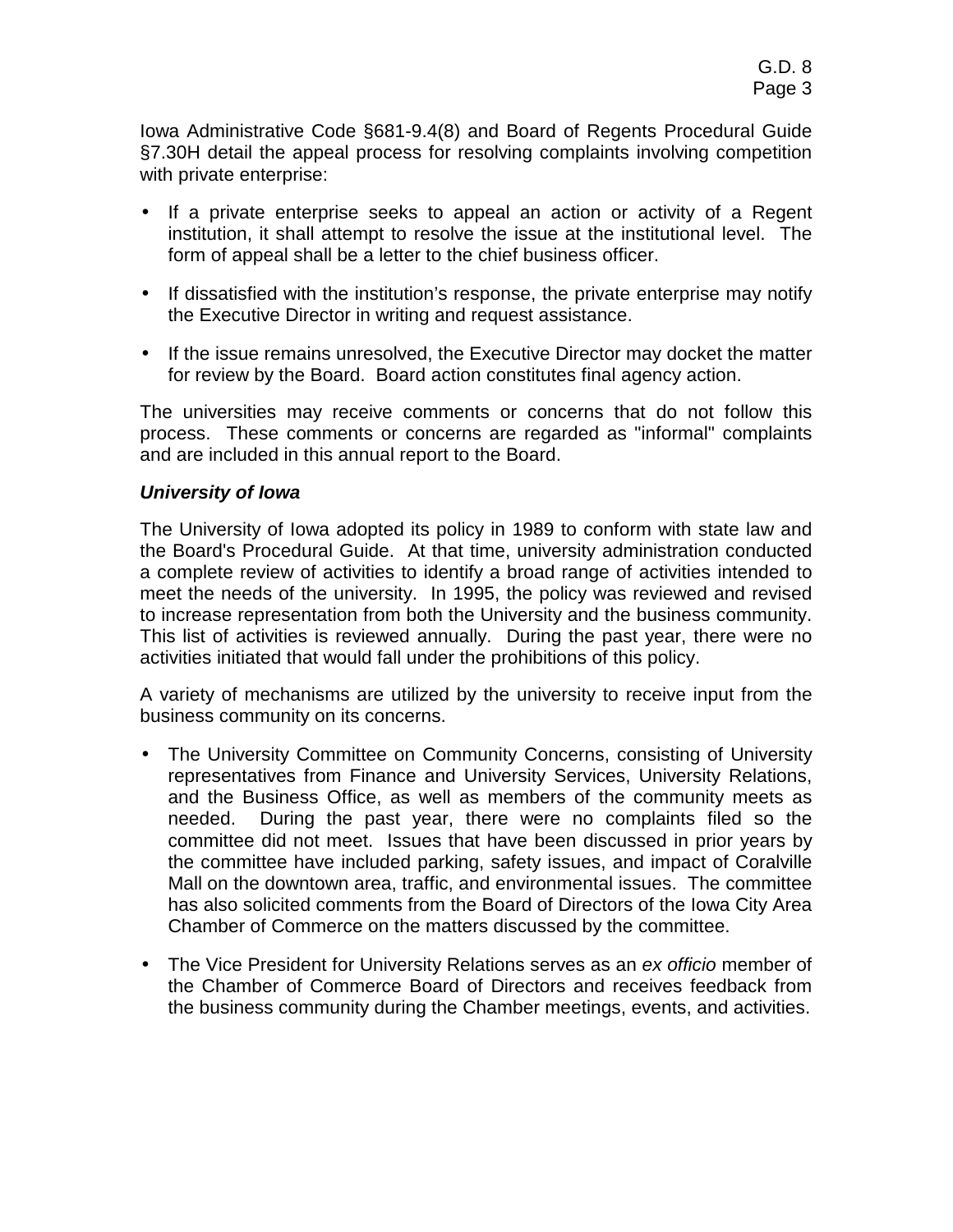- The University President and Vice President of University Relations continued meeting with Chamber of Commerce leadership to provide an additional forum for discussion.
- The Vice President for Finance and University Services and the Vice President for Research serve on the Board of the Iowa City Area Development Group to provide another opportunity for dialogue with the community's business leaders.
- The Vice President for Finance and University Services and the University's Committee on Competition with Private Enterprise received no complaints regarding competition with private businesses in calendar year 1999.

The University of Iowa recently received a complaint concerning the printing of multiple copies of plans and specifications for construction projects by University Printing Services. Previously, this printing function had been outsourced.

#### *Iowa State University*

Iowa State University requires that all activities involving the sale of goods, services, or facility usage to the general public must be in accordance with an authorization and statement of purpose approved by a university review committee. The review committee is composed of three representatives, one from the President's office, one from the Vice-President for Business and Finance office, and one from the Business Affairs office.

This internal review committee and other university staff meet periodically with community business groups including the Ames Chamber of Commerce, Ames Convention and Visitors Bureau, and Ames Economic Development Commission regarding business relationships with the local community. University staff continues to be active in the Quality Ames Forums, attended by many local business owners in the community, to focus on expanding minority and targeted small businesses to provide goods and services to the university.

ISU is active in the Greater Des Moines Chamber of Commerce regarding business relationships. University representatives are also members of the boards of various community business groups.

The committee, during this past year, reviewed the following activities:

## *Chemical Instrumentation Facility*

A request was received from an ISU professor to use the Chemical Instrumentation Facility in a consulting project for an external entity. The request was approved since there was no facility of this type located within a 70-mile radius of Ames.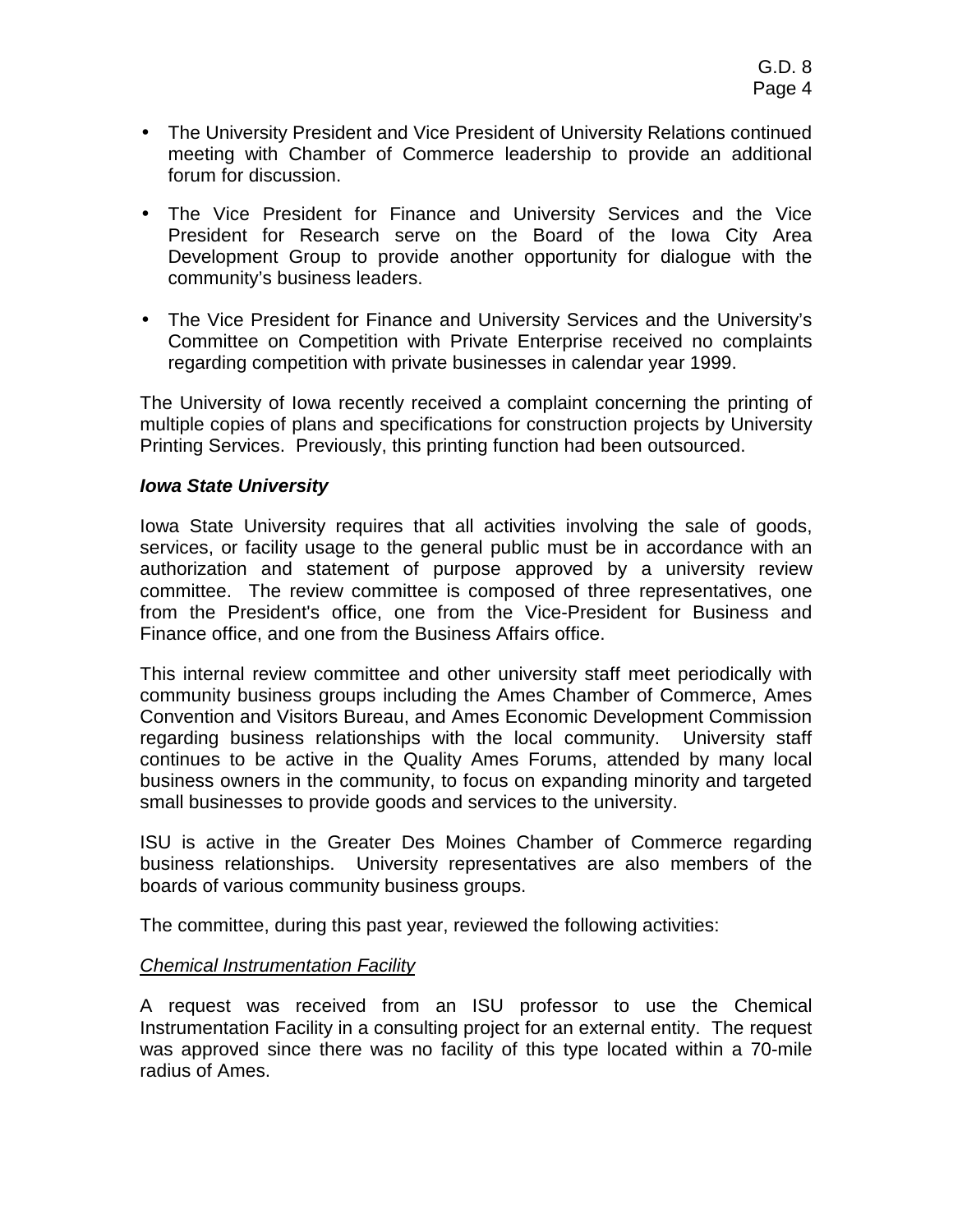## *Midwest Plan Service*

The committee was asked to review the sales of comprehensive handbooks by Midwest Plan Service (MWPS). MWPS is a cooperative regional activity of the twelve land-grant universities of the North Central United States and is headquartered at ISU. The mission of MWPS is to facilitate programs of the participating universities through preparation and distribution of educational materials based on coordinated recommendations of the research and extension units of the institutions. MWPS has an agreement with the participating universities to sell its publications at the approximate cost of final production plus postage and handling. The committee approved the continuation of current practices.

## *Test & Evaluation Services*

Test & Evaluation Services group received a request from a consulting firm in Des Moines to scan a survey. ISU's internal review committee approved this request after reviewing the scope of the project and the rates charged. The committee also confirmed that there were no local service bureaus providing this service.

## *Internet vs. Bookstores*

Private out-of-state on-line bookstores, which do not pay sales tax, continue to market high volume and profit textbooks on a selective basis. The universityoperated bookstore is required to stock all needed educational materials, making it increasingly difficult to serve students effectively.

Iowa Code §422.45(3) does not require university-operated bookstores to collect sales tax if net proceeds are expended for educational purposes. The state's private colleges, universities, and community colleges with university-operated bookstores do not collect sales tax on educational materials sold on campus. Students continue to question why they are charged sales tax when other universities do not require their students to pay the tax.

Because of relationships with private sector bookstores and the concern about unfair competition, ISU has historically charged sales tax on bookstore sales, including textbooks. ISU has encouraged the privately owned bookstores to seek legislation that would enable them to not charge the 6% sales tax on textbooks. The University is continuing to review this area of concern.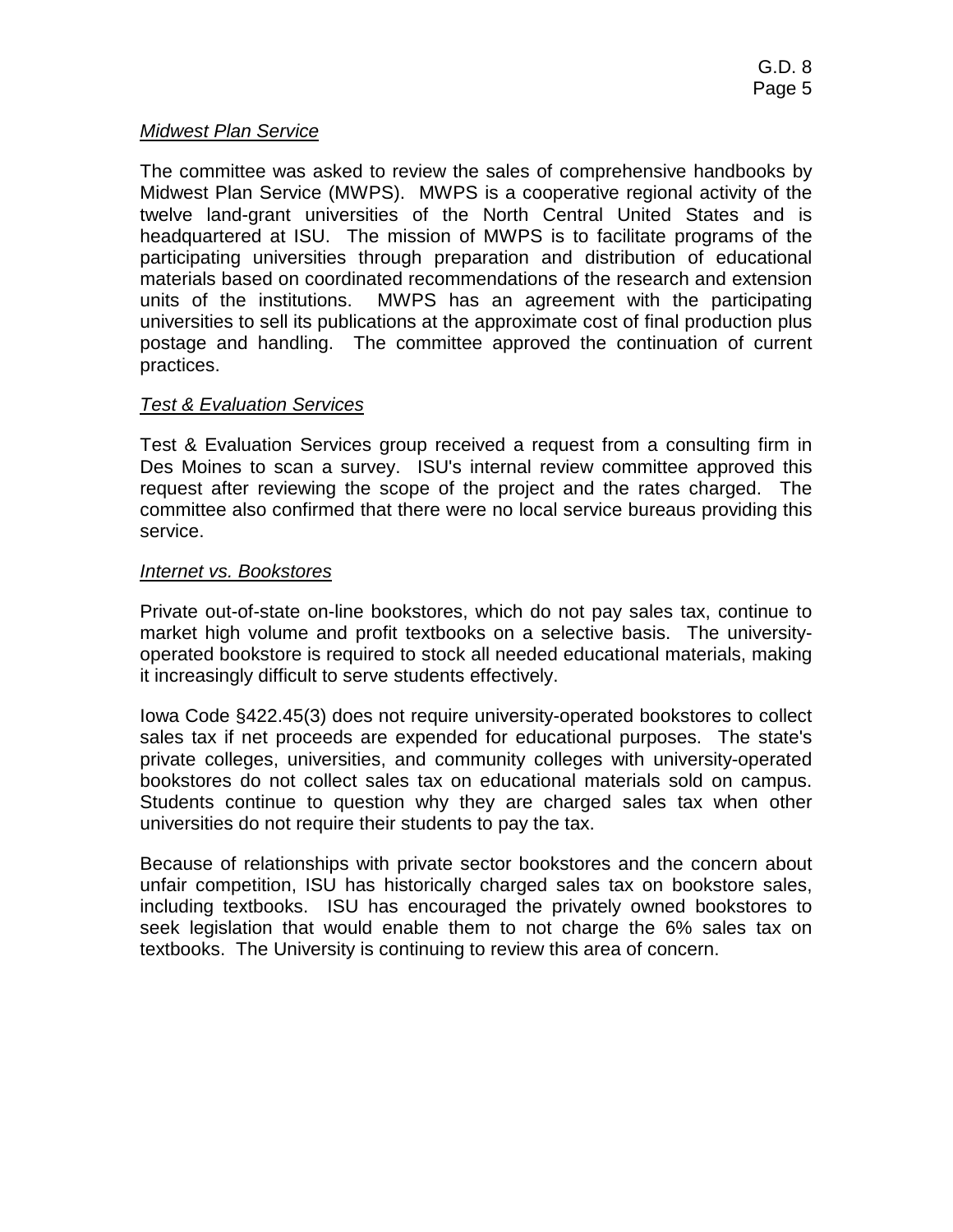#### *University of Northern Iowa*

UNI has established a review committee composed of a Presidential designee and two representatives selected by the Vice President for Administration and Finance that reviews existing or proposed campus activities to determine compliance with state statutes and administrative rules. The committee recommends to the Vice President for Administration and Finance approval, changes, abandonment, or consolidation of existing or proposed activities.

The committee periodically meets with representatives from the local community and/or private sector to discuss policy or specific problems related to university activities.

The university maintains regular communication with the Cedar Falls Chamber of Commerce and has requested to be informed of any concerns or problems involving the university.

The University review committee received no complaints from the private sector during the past year.

#### *Iowa School for the Deaf*

ISD has established a review committee to review activities for consistency with Board policy. The committee is designated to receive, review, and respond to inquiries about ISD activities.

ISD rents unoccupied or underutilized property on its campus to entities (such as local businesses and community groups) whose activities benefit the campus community.

ISD engages in leasing activities with faculty, staff, deaf-related entities, education and cooperative extension services, as well as a day-care facility. Consultation is undertaken with the local private business sector to ensure lease rates are comparable to the local market.

The Director of Facilities, Director of Business Operations, and Superintendent receive, review, and respond to inquiries involving the School's activities. There have not been any complaints regarding competition with private enterprise during the past twelve months.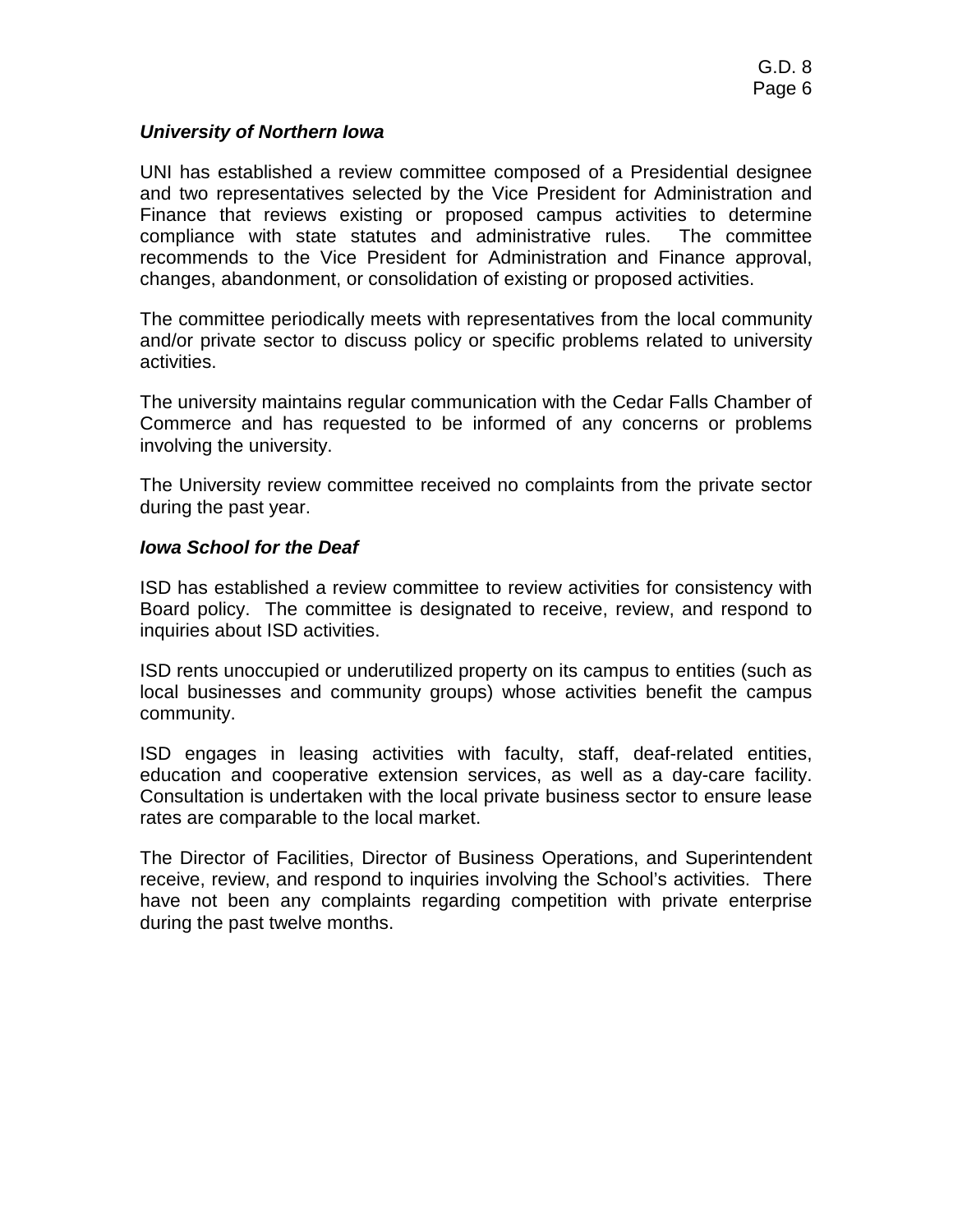## *Iowa Braille and Sight Saving School*

The Director of Administrative Services and/or Superintendent analyzes and reviews all activities involving the sale of goods, services, or facility usage to ensure consistency with Board policies.

IBSSS rents unoccupied or underutilized property on its campus to entities (such as local businesses and community groups) whose activities benefit the campus community. The Director of Administrative Services and/or Superintendent receives, reviews, and responds to inquiries involving the School's activities.

IBSSS did not receive any private business sector complaints during the past twelve months regarding competition with private enterprise.

\_\_\_\_\_\_\_\_\_\_\_\_\_\_\_\_\_\_\_\_\_\_\_\_\_ Approved: \_\_\_\_\_\_\_\_\_\_\_\_\_\_\_\_\_\_\_\_\_\_\_\_\_\_

Deb A. Hendrickson **Frank J. Stork**